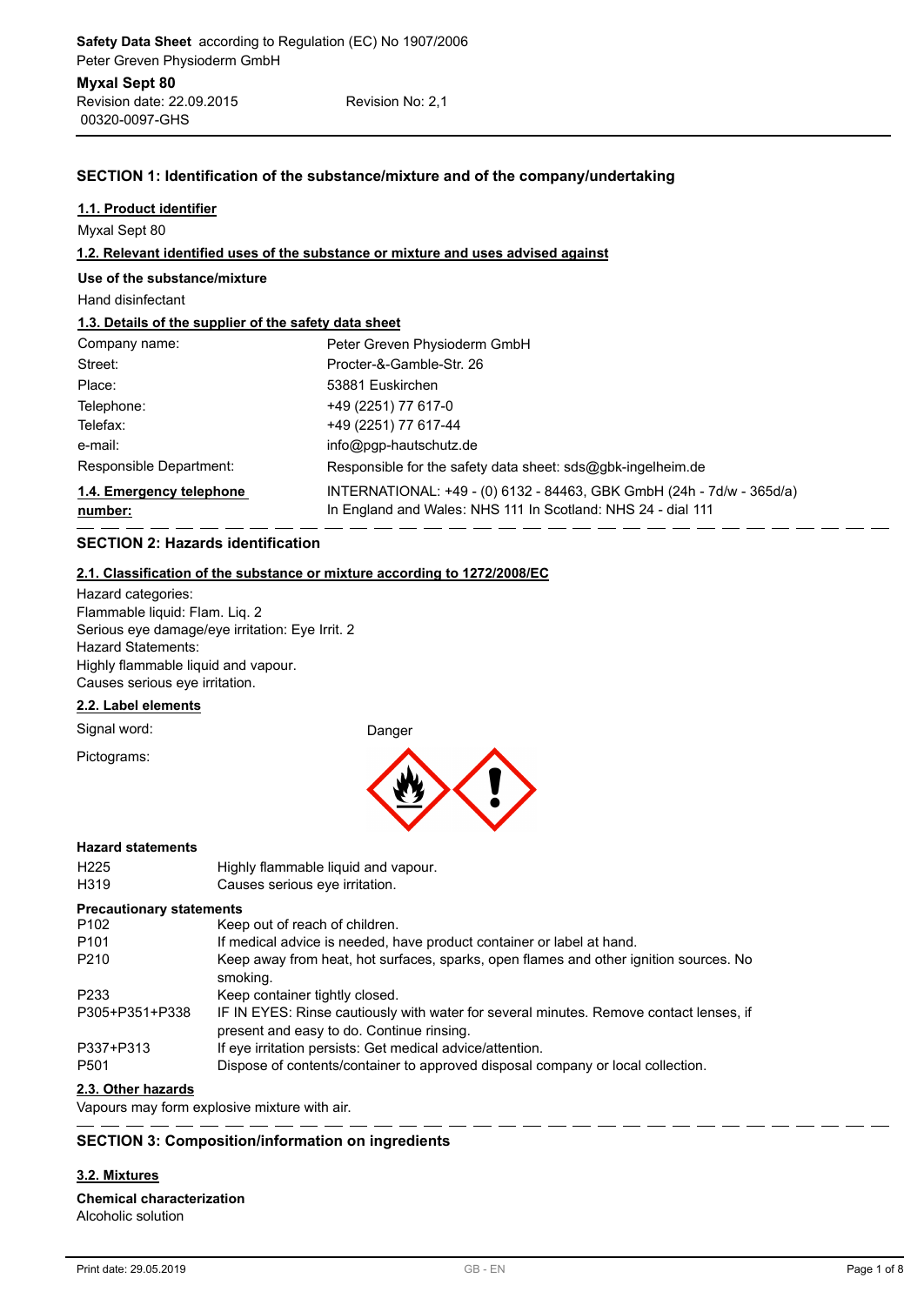| <b>Hazardous components</b> |  |
|-----------------------------|--|

00320-0097-GHS

| CAS No     | Chemical name                            |                                                                                                 | Quantity         |             |
|------------|------------------------------------------|-------------------------------------------------------------------------------------------------|------------------|-------------|
|            | IEC No                                   | Index No                                                                                        | <b>IREACH No</b> |             |
|            | <b>GHS Classification</b>                |                                                                                                 |                  |             |
| 64-17-5    | Ethanol                                  |                                                                                                 |                  | 80 %        |
|            | 200-578-6                                | 603-002-00-5                                                                                    | 01-2119457610-43 |             |
|            | Flam. Lig. 2, Eye Irrit. 2; H225 H319    |                                                                                                 |                  |             |
| 68424-85-1 |                                          | Quaternary ammonium compounds, benzyl-C12-16-alkyldimethyl, chlorides                           |                  | $< 0.25 \%$ |
|            | 270-325-2<br>101-2119965180-41           |                                                                                                 |                  |             |
|            | Chronic 1; H290 H302 H314 H318 H400 H410 | Met. Corr. 1, Acute Tox. 4, Skin Corr. 1B, Eye Dam. 1, Aquatic Acute 1 (M-Factor = 10), Aquatic |                  |             |

Full text of H and EUH statements: see section 16.

## **SECTION 4: First aid measures**

### **4.1. Description of first aid measures**

### **General information**

Remove contaminated soaked clothing immediately. If you feel unwell, seek medical advice.

### **After inhalation**

Move to fresh air in case of accidental inhalation of vapours. In the event of symptoms refer for medical treatment.

### **After contact with skin**

Consult a doctor if skin irritation persists.

### **After contact with eyes**

Rinse immediately with plenty of water, also under the eyelids, for at least 15 minutes. If eye irritation persists, consult a specialist.

### **After ingestion**

Rinse out mouth and give plenty of water to drink. Seek medical treatment immediately. If swallowed or in the event of vomiting, risk of entering the lungs.

### **4.2. Most important symptoms and effects, both acute and delayed**

Causes serious eye irritation. Inhalation of vapours in high concentration can cause narcotic effects .

# **4.3. Indication of any immediate medical attention and special treatment needed**

Treat symptoms.

### **SECTION 5: Firefighting measures**

### **5.1. Extinguishing media**

## **Suitable extinguishing media**

Alcohol-resistant foam, dry chemical, carbon dioxide (CO2), water-spray.

## **Unsuitable extinguishing media**

Full water jet.

## **5.2. Special hazards arising from the substance or mixture**

Fire may produce: carbon monoxide and carbon dioxide Risk of formation of toxic pyrolysis products.

### **5.3. Advice for firefighters**

Use breathing apparatus with independent air supply. Protective suit.

### **Additional information**

Vapours are heavier than air and spread along ground. The vapour/air mixture is explosive, even in empty, uncleaned receptacles. Cool containers at risk with water spray jet.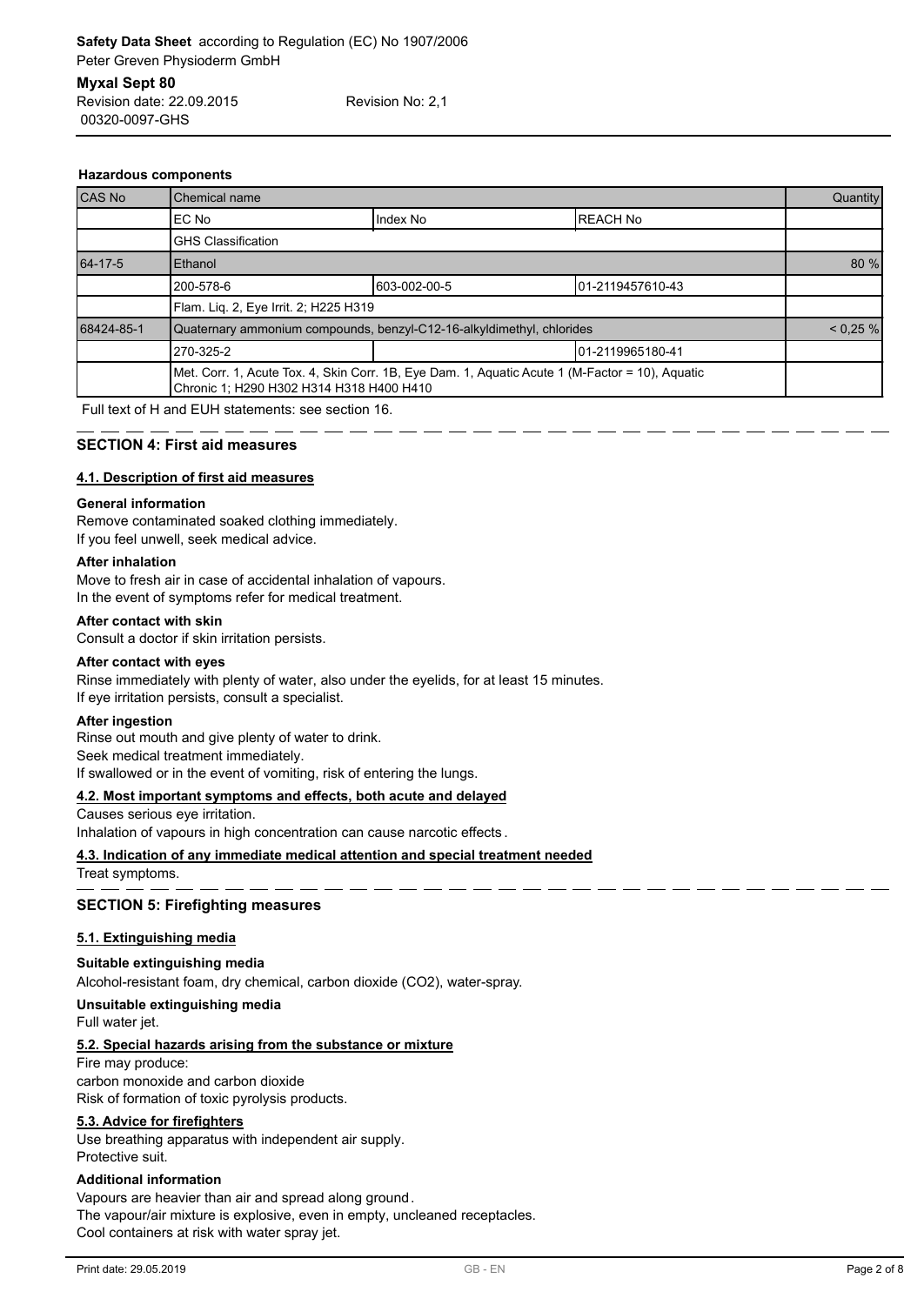00320-0097-GHS Revision date: 22.09.2015 Revision No: 2,1

Fire residues and contaminated firefighting water must be disposed of in accordance with the local regulations.

### **SECTION 6: Accidental release measures**

### **6.1. Personal precautions, protective equipment and emergency procedures**

In case of vapour formation use respirator. Ensure adequate ventilation. Use personal protective clothing. Keep away sources of ignition.

## **6.2. Environmental precautions**

Do not discharge into the drains/surface waters/ground water.

# **6.3. Methods and material for containment and cleaning up**

Soak up with inert absorbent material (e.g. sand, silica gel, acid binder, universal binder). Shovel into suitable container for disposal.

### **6.4. Reference to other sections**

Observe protective instructions (see Sections 7 and 8). Information for disposal see section 13.

## **SECTION 7: Handling and storage**

## **7.1. Precautions for safe handling**

### **Advice on safe handling**

Use only in well-ventilated areas. Use solvent-resistant equipment. Avoid spilling or spraying in enclosed areas.

### **Advice on protection against fire and explosion**

Keep away from sources of ignition - No smoking. Take measures against electrostatically charging. Vapours are heavier than air and spread along ground. Vapour/air mixture is explosive, even in empty uncleaned receptacles.

## **7.2. Conditions for safe storage, including any incompatibilities**

### **Requirements for storage rooms and vessels**

Keep container tightly closed in a dry, cool and well-ventilated place. Protect containers from heat / overheating. Keep only in original container.

### **Hints on joint storage**

Incompatible with oxidizing agents.

## **Further information on storage conditions**

Keep away from food, drink and animal feeding stuffs.

### **7.3. Specific end use(s)**

Hand disinfectant

# **SECTION 8: Exposure controls/personal protection**

# **8.1. Control parameters**

### **Exposure limits (EH40)**

| <b>ICAS No</b> | Substance | ppm  | mq/m <sup>3</sup> | fibres/ml | Category | Origin |
|----------------|-----------|------|-------------------|-----------|----------|--------|
| 64-17-5        | Ethanol   | 1000 | 1920              |           | TWA(8 h) | WEL    |

# **8.2. Exposure controls**

### **Appropriate engineering controls**

Ensure adequate ventilation, especially in confined areas.

# **Protective and hygiene measures**

Do not breath vapours or spray mist.

When using do not eat, drink or smoke.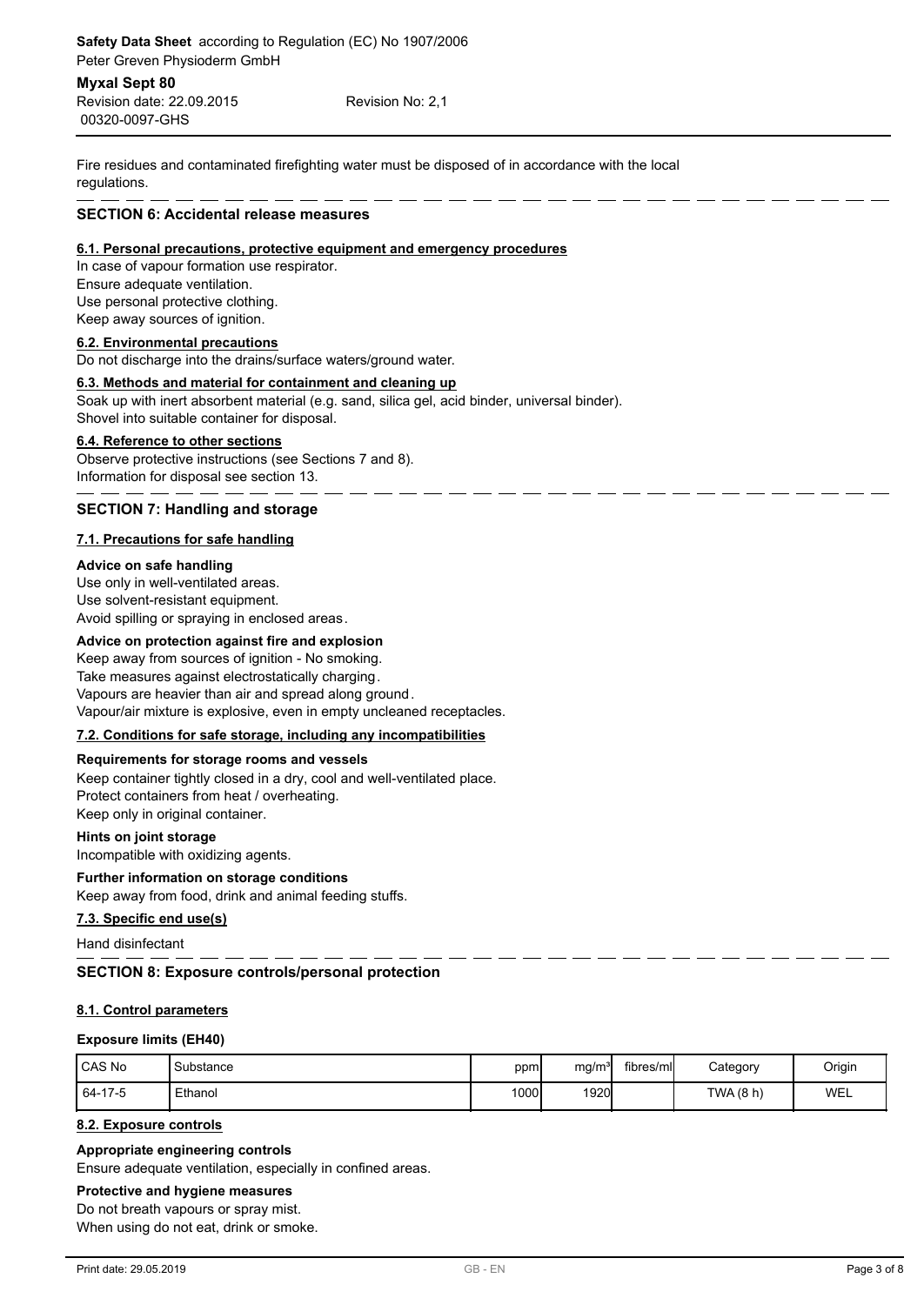| Revision date: 22.09.2015 | Revision No: 2.1 |
|---------------------------|------------------|
| 00320-0097-GHS            |                  |

Avoid contact with eyes.

Remove and wash contaminated clothes before re-use.

# **Eye/face protection**

If used properly, no need to wear eye protection. Otherwise wear protective goggles with integrated side shields.

# **Skin protection**

Long sleeved clothing (DIN EN ISO 6530) **Respiratory protection**

No personal respiratory protective equipment normally required. In case of insufficient ventilation wear suitable respiratory equipment (gas filter type A) (EN 14387).

# **SECTION 9: Physical and chemical properties**

| 9.1. Information on basic physical and chemical properties |  |  |  |
|------------------------------------------------------------|--|--|--|
|                                                            |  |  |  |

| Physical state:<br>Colour:<br>Odour:      | Liguid<br>Colourless<br>Alcoholic |
|-------------------------------------------|-----------------------------------|
|                                           |                                   |
| pH-Value (at 20 °C):                      | $4.8 - 6$                         |
| Changes in the physical state             |                                   |
| Melting point:                            | $\leq$ - 20 °C                    |
| Initial boiling point and boiling range:  | approx. 85 °C                     |
| Flash point:                              | 14 °C                             |
| Lower explosion limits:                   | $3.5$ vol. $%$                    |
| Upper explosion limits:                   | 15 vol. %                         |
| Ignition temperature:                     | >425 °C                           |
| Density (at 20 $°C$ ):                    | approx. $0,84$ g/cm <sup>3</sup>  |
| Water solubility:<br>(at 20 $^{\circ}$ C) | Miscible                          |
| 9.2. Other information                    |                                   |

No data available

# **SECTION 10: Stability and reactivity**

# **10.1. Reactivity**

No decomposition if stored and applied as directed.

# **10.2. Chemical stability**

Stable under normal conditions.

# **10.3. Possibility of hazardous reactions**

# Reactions with oxidizing agents.

# **10.4. Conditions to avoid**

Vapour/air mixtures are explosive at intensive warming. Heating can release vapours which can be ignited.

# **10.5. Incompatible materials**

oxidizing agents

# **10.6. Hazardous decomposition products**

Carbon monoxide and carbon dioxide

# **SECTION 11: Toxicological information**

# **11.1. Information on toxicological effects**

# **Acute toxicity**

Based on available data, the classification criteria are not met. LD50/oral/rat: > 10 g/kg (OECD 401)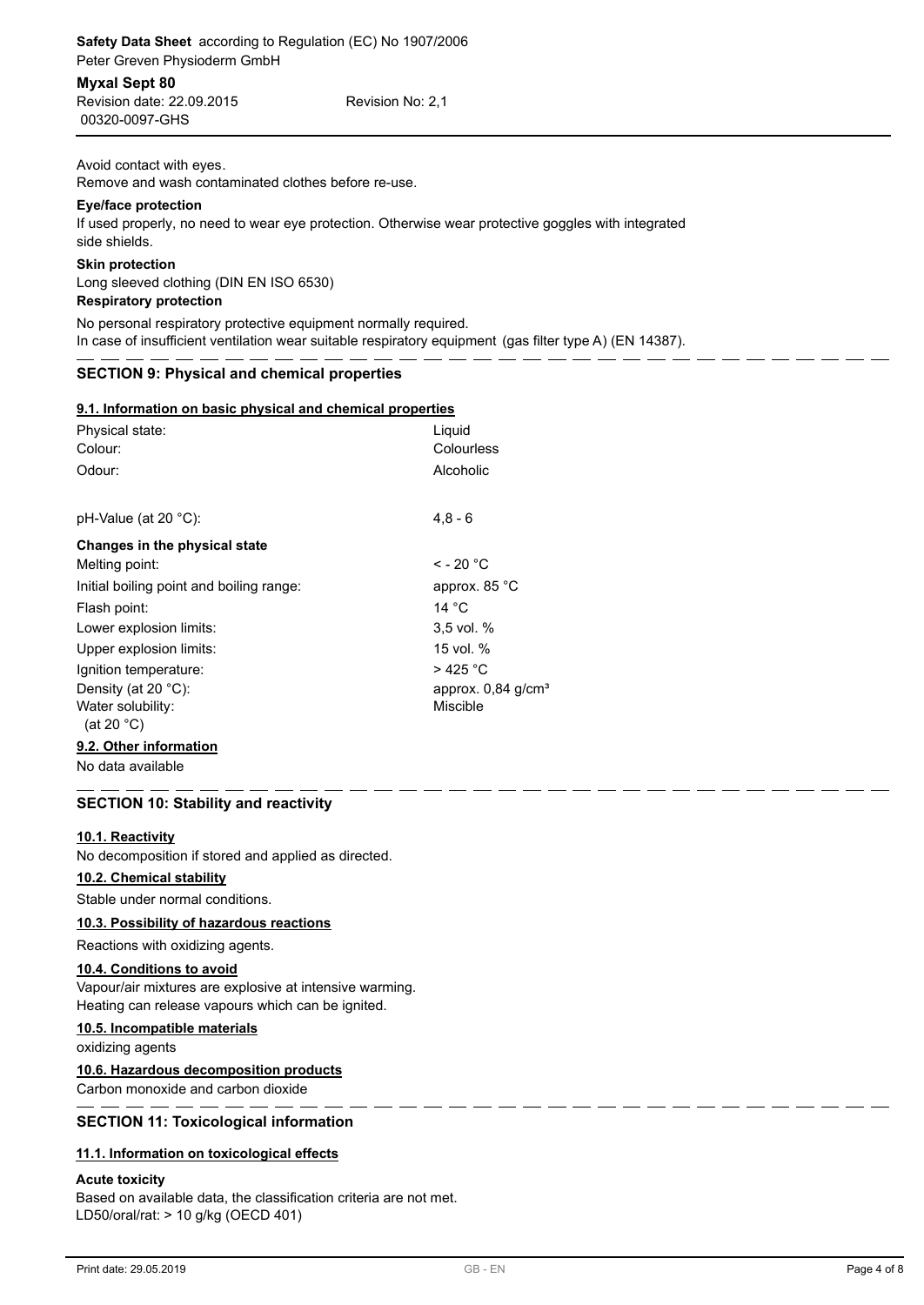00320-0097-GHS Revision date: 22.09.2015 Revision No: 2,1

# **Irritation and corrosivity**

# Causes serious eye irritation.

Skin corrosion/irritation: Based on available data, the classification criteria are not met. Skin irritation: Not classified.

## **Sensitising effects**

Based on available data, the classification criteria are not met.

# **STOT-single exposure**

Based on available data, the classification criteria are not met.

### **Severe effects after repeated or prolonged exposure**

Based on available data, the classification criteria are not met.

## **Carcinogenic/mutagenic/toxic effects for reproduction**

Based on available data, the classification criteria are not met.

## **Aspiration hazard**

Based on available data, the classification criteria are not met.

## **Additional information on tests**

Classification in compliance with the assessment procedure specified in the Regulation (EC) no 1272/2008.

# **Practical experience**

## **Other observations**

Inhalation of vapours in high concentration can cause narcotic effects . Components of the product may be absorbed into the body through the skin. May cause irritation of the mucous membranes.

# **SECTION 12: Ecological information**

# **12.1. Toxicity**

Ecological data are not available.

# **12.2. Persistence and degradability**

No data available

Ethanol: Readily biodegradable (to OECD criteria).

# **12.3. Bioaccumulative potential**

No data available

# **12.4. Mobility in soil**

No data available

# **12.5. Results of PBT and vPvB assessment**

According to Regulation (EC) No 1907/2006 (REACH) none of the substances, contained in this product are a PBT / vPvB substance.

# **12.6. Other adverse effects**

Product can contain organically bound halogen and contribute to the adsorbable organic halogen value.

Low hazard to waters.

# **Further information**

Ecological injuries are not known or expected under normal use. Do not discharge into surface waters/groundwater.

# **SECTION 13: Disposal considerations**

# **13.1. Waste treatment methods**

# **Advice on disposal**

Can be incinerated, when in compliance with local regulations. Where possible recycling is preferred to disposal.

# **Waste disposal number of waste from residues/unused products**

070604 WASTES FROM ORGANIC CHEMICAL PROCESSES; wastes from the MFSU of fats, grease, soaps, detergents, disinfectants and cosmetics; other organic solvents, washing liquids and mother liquors; hazardous waste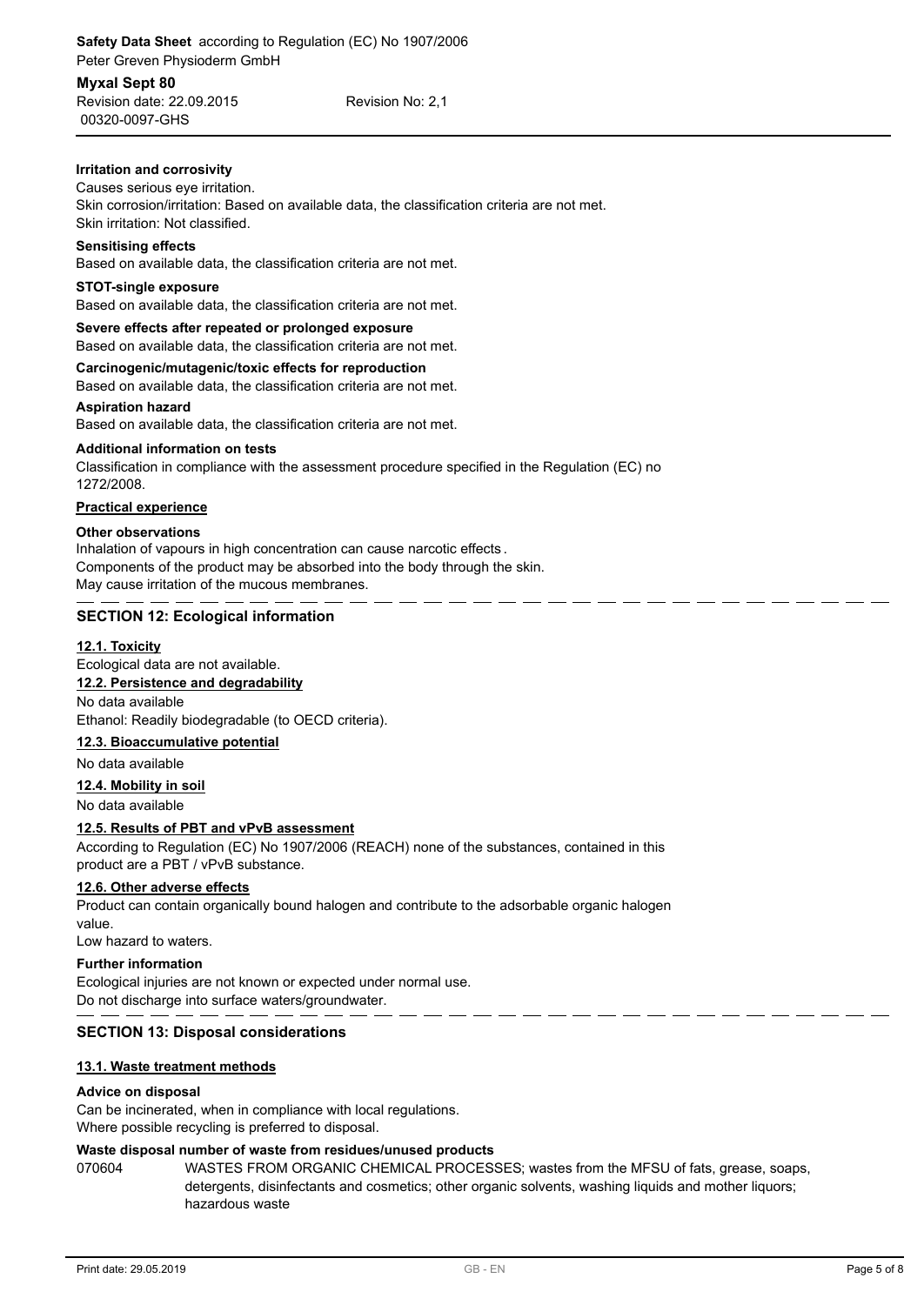00320-0097-GHS Revision date: 22.09.2015 Revision No: 2,1

# **Contaminated packaging**

Empty containers should be taken for local recycling, recovery or waste disposal. Contaminated packaging should be emptied as far as possible and after appropriate cleansing may be taken for reuse.

Packaging that cannot be cleaned should be disposed of like the product.

# **SECTION 14: Transport information**

# **Land transport (ADR/RID)**

| 14.1. UN number:                        | <b>UN 1987</b>             |
|-----------------------------------------|----------------------------|
| 14.2. UN proper shipping name:          | ALCOHOLS, N.O.S. (Ethanol) |
| 14.3. Transport hazard class(es):       | 3                          |
| 14.4. Packing group:                    | Ш                          |
| Hazard label:                           | 3                          |
|                                         |                            |
|                                         |                            |
|                                         |                            |
| Classification code:                    | F <sub>1</sub>             |
| Limited quantity:                       | 1 L / 30 kg                |
| Excepted quantity:                      | E <sub>2</sub><br>2        |
| Transport category:<br>Hazard No:       | 33                         |
| Tunnel restriction code:                | D/E                        |
| Inland waterways transport (ADN)        |                            |
| 14.1. UN number:                        | <b>UN 1987</b>             |
| 14.2. UN proper shipping name:          | ALCOHOLS, N.O.S. (Ethanol) |
| 14.3. Transport hazard class(es):       | 3                          |
| 14.4. Packing group:                    | Ш                          |
| Hazard label:                           | 3                          |
|                                         |                            |
|                                         |                            |
|                                         |                            |
| Classification code:                    | F <sub>1</sub>             |
| Limited quantity:                       | 1 L / 30 kg                |
| Excepted quantity:                      | E2                         |
| <b>Marine transport (IMDG)</b>          |                            |
| 14.1. UN number:                        | <b>UN 1987</b>             |
| 14.2. UN proper shipping name:          | ALCOHOLS, N.O.S. (Ethanol) |
| 14.3. Transport hazard class(es):       | 3                          |
| 14.4. Packing group:                    | Ш                          |
| Hazard label:                           | 3                          |
|                                         |                            |
|                                         |                            |
|                                         |                            |
| Marine pollutant:                       | No                         |
| Limited quantity:<br>Excepted quantity: | 1 L / 30 kg<br>E2          |
| EmS:                                    | $F-E$ , S-D                |
| Air transport (ICAO-TI/IATA-DGR)        |                            |
| 14.1. UN number:                        | <b>UN 1987</b>             |
| 14.2. UN proper shipping name:          | ALCOHOLS, N.O.S. (Ethanol) |
| 14.3. Transport hazard class(es):       | 3                          |
|                                         |                            |

 $-$ 

 $=$   $-$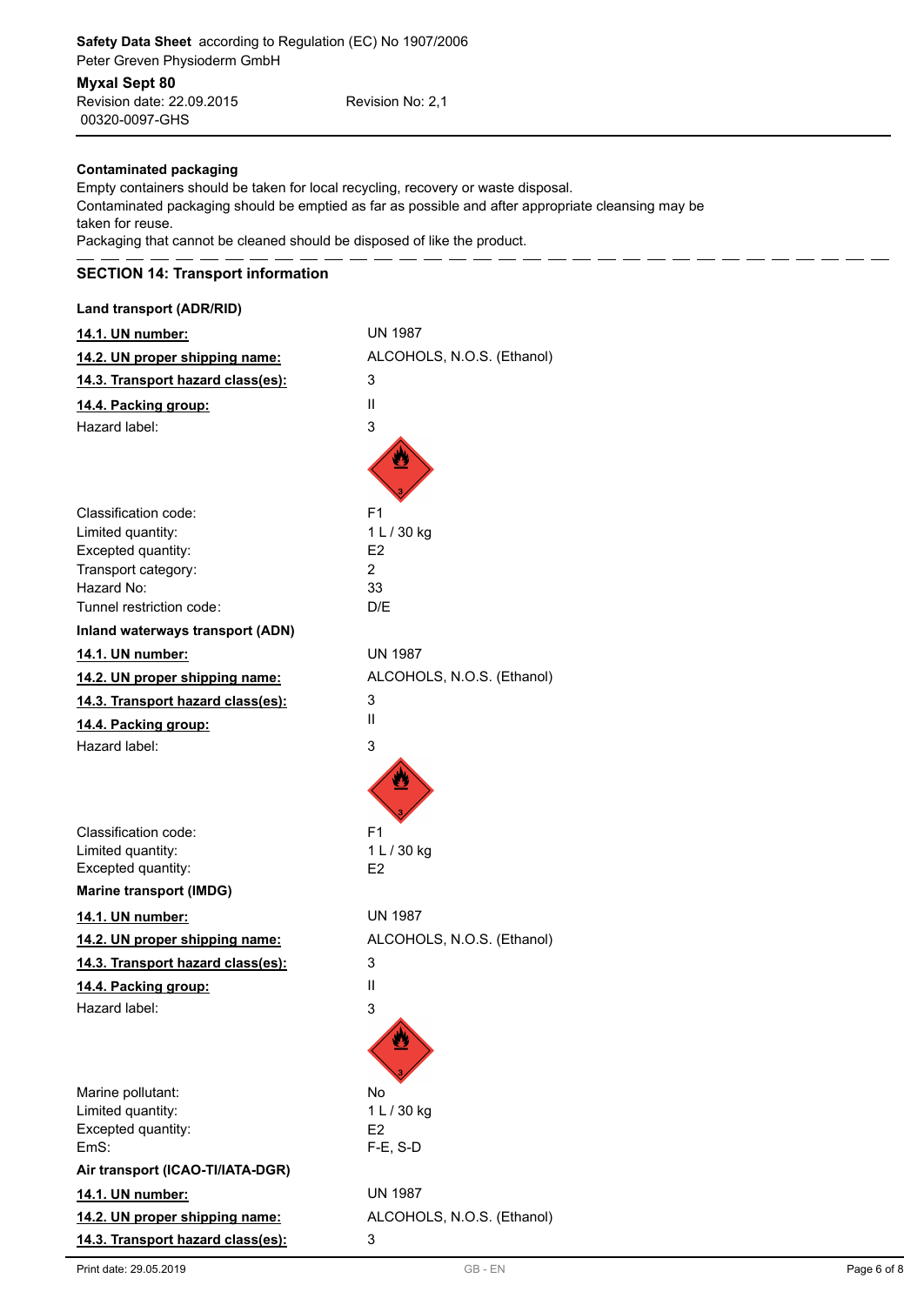| <b>Myxal Sept 80</b><br>Revision date: 22.09.2015<br>00320-0097-GHS      | Revision No: 2,1 |     |  |
|--------------------------------------------------------------------------|------------------|-----|--|
| 14.4. Packing group:                                                     | $\mathbf{II}$    |     |  |
| Hazard label:                                                            | 3                |     |  |
| Limited quantity Passenger:                                              | 1 <sub>L</sub>   |     |  |
| Passenger LQ:                                                            | Y341             |     |  |
| Excepted quantity:                                                       | E2               |     |  |
| IATA-packing instructions - Passenger:                                   |                  | 353 |  |
| IATA-max. quantity - Passenger:                                          |                  | 5L  |  |
| IATA-packing instructions - Cargo:                                       |                  | 364 |  |
| IATA-max. quantity - Cargo:                                              |                  | 60L |  |
| 14.5. Environmental hazards                                              |                  |     |  |
| ENVIRONMENTALLY HAZARDOUS:                                               | no               |     |  |
| 14.6. Special precautions for user                                       |                  |     |  |
| Take the usual precautions when handling with chemicals.                 |                  |     |  |
| 14.7. Transport in bulk according to Annex II of Marpol and the IBC Code |                  |     |  |
| The transport takes place only in approved and appropriate packaging.    |                  |     |  |

|                                      | 15.1. Safety, health and environmental requiditions/legislation specific for the substance of mixture                                                                                                                                             |
|--------------------------------------|---------------------------------------------------------------------------------------------------------------------------------------------------------------------------------------------------------------------------------------------------|
| EU regulatory information            |                                                                                                                                                                                                                                                   |
| 2004/42/EC (VOC):                    | 80%                                                                                                                                                                                                                                               |
| National regulatory information      |                                                                                                                                                                                                                                                   |
| Employment restrictions:             | Observe restrictions to employment for juvenils according to the 'juvenile<br>work protection guideline' (94/33/EC). Observe employment restrictions<br>under the Maternity Protection Directive (92/85/EEC) for expectant or<br>nursing mothers. |
| Water contaminating class (D):       | 1 - slightly water contaminating                                                                                                                                                                                                                  |
| $\mathbf{A} = \mathbf{A} \mathbf{A}$ |                                                                                                                                                                                                                                                   |

### **15.2. Chemical safety assessment**

For this substance a chemical safety assessment has not been carried out.

### **SECTION 16: Other information**

### **Abbreviations and acronyms**

ADR = Accord européen relatif au transport international des marchandises Dangereuses par Route

RID = Règlement concernant le transport international ferroviaire de marchandises dangereuses

ADN = Accord européen relatif au transport international des marchandises dangereuses par voie de navigation intérieure IMDG = International Maritime Code for Dangerous Goods

IATA/ICAO = International Air Transport Association / International Civil Aviation Organization

MARPOL = International Convention for the Prevention of Pollution from Ships

IBC-Code = International Code for the Construction and Equipment of Ships Carrying Dangerous Chemicals in Bulk

GHS = Globally Harmonized System of Classification and Labelling of Chemicals

REACH = Registration, Evaluation, Authorization and Restriction of Chemicals

CAS = Chemical Abstract Service

EN = European norm

ISO = International Organization for Standardization

DIN = Deutsche Industrie Norm

PBT = Persistent Bioaccumulative and Toxic

vPvB = Very Persistent and very Bio-accumulative

LD = Lethal dose

LC = Lethal concentration

EC = Effect concentration

IC = Median immobilisation concentration or median inhibitory concentration